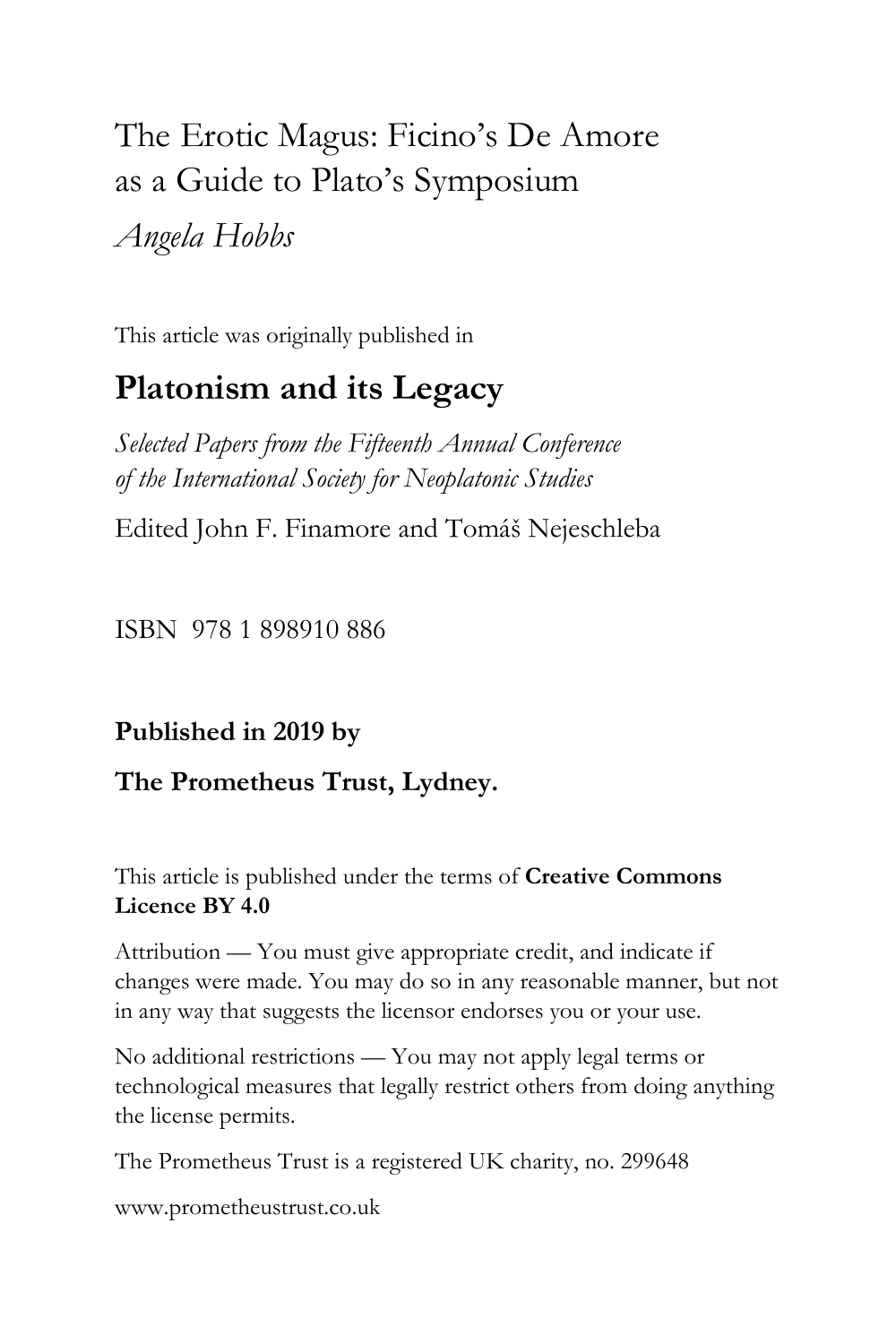### The Erotic Magus: Ficino's De Amore as a Guide to Plato's Symposium

### Angela Hobbs

#### 'A lodestone puts into iron a certain quality of its own by which the iron is first made like the lodestone, and then drawn to it.' (Ficino *De amore*  $6.2$ )<sup>[1](#page-1-0)</sup>

[*Erōs* is] 'a great *daimōn[2](#page-1-1)* … [and] philosophizes throughout his life, a clever magician, wizard and sophist.' (Plato *Symposium* 202d-203d)[3](#page-1-2) 'Love is a daemon … philosophizing all of his life, a sorcerer, an enchanter, powerful, a magician and a sophist.' (Ficino *De amore*  $(6.9)^4$  $(6.9)^4$ 

<span id="page-1-0"></span><sup>&</sup>lt;sup>1</sup> 'Ferro magnes lapis suam quamdam inserit qualitatem, qua ferrum magneti factum persimile ad hunc lapidem inclinatur' (cf. Plato *Ion* 533d). The Latin text is that of Marcel 1978 (this quote from 75r). English translations from the *De amore*, unless otherwise stated, are from Jayne 1985. There is also a fine edition by Laurens (2002); the reason I have chosen to employ Marcel is that he was the text that Jayne worked with, and I wished to engage closely with Jayne's reading.  $2$  It is very important to clarify from the outset the terminology surrounding

<span id="page-1-1"></span><sup>&#</sup>x27;*daimôn*', 'daemon' and 'demon'. I use *daimōn* to refer to the spirits of ancient Greek religious thought  $-$  in Plato and the Neoplatonists usually intermediary beings who move between the mortal and immortal realms; in ancient Greece they can work for good or ill (more usually good), and are to be distinguished from the evil demons in Christian thought (even though the latter are descended both semantically and to some extent conceptually from the former). Ficino, however, uses 'daemon' and 'demon' interchangeably, and both terms are employed by him to refer both to the *daimôn* of ancient Greece, and the 'demon' who works in the service of Satan to oppose the Christian God. As we shall see, he does distinguish between good and evil daemons/demons. See Rees 2013 for the evolution of ancient Greek *daimônes* into the wicked demons of Christian thought.

<span id="page-1-2"></span><sup>3</sup> I discuss this passage in the *Symposium* in Hobbs 2017a and 2017b. In both those papers Ficino makes a brief appearance, and I became increasingly conscious that a third paper was needed in which he takes centre stage; the additional research I have undertaken in the intervening period has strengthened this feeling, as my views on Ficino have developed and modified. Thus, although the present paper can easily be read as an independent study, it is also designed to form part of a triptych.

<span id="page-1-3"></span><sup>4</sup> 'Amorem esse demonem …per omnem vitam philosophans, incantor fascinatorque, potens, veneficus atque sophista.' Ficino has transcribed this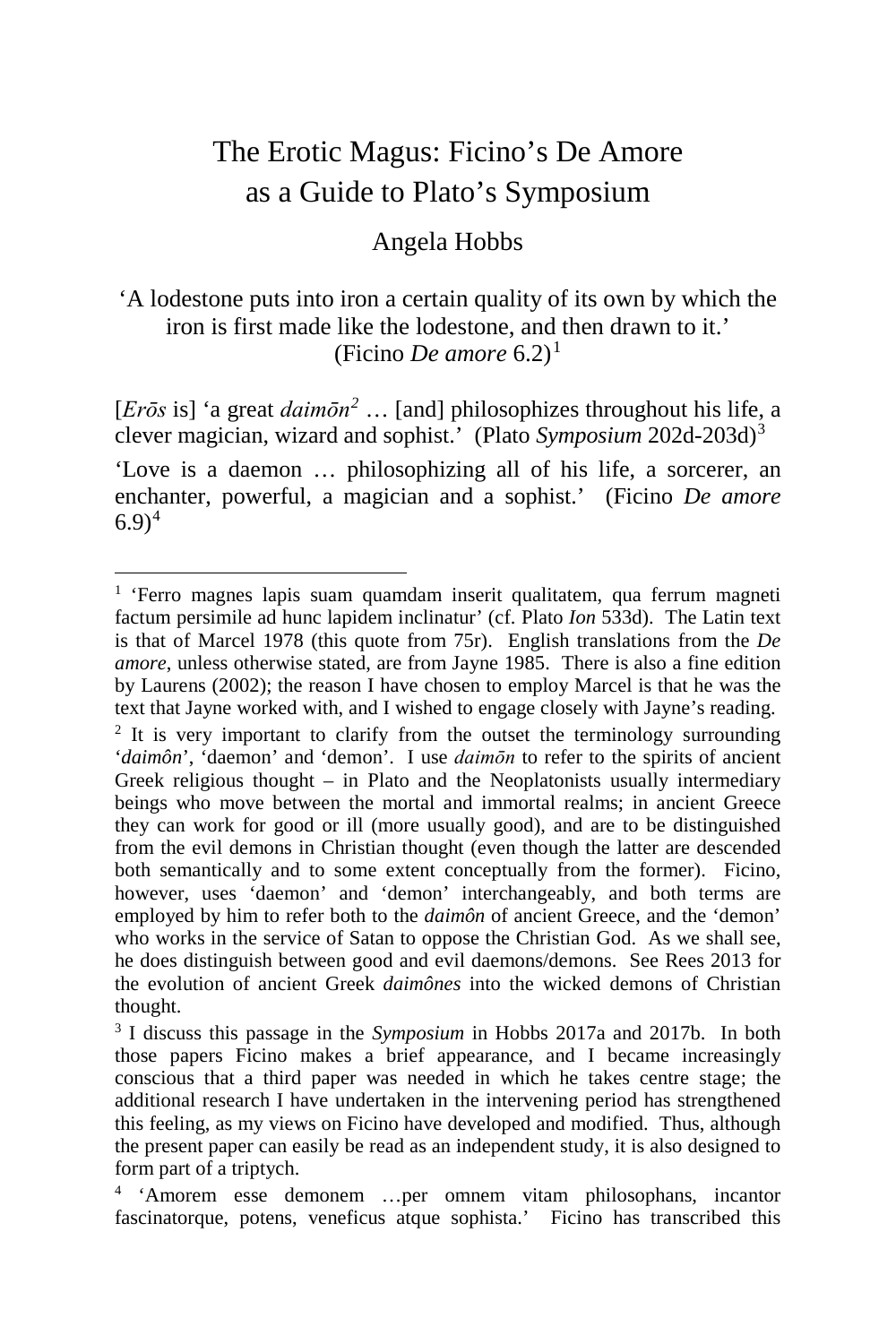'But why do we think that love is a *magician*? Because the whole power of magic consists in love. The work of magic is the attraction of one thing by another because of a certain affinity of nature.' (Ficino *De amore* 6.10<sup>[5](#page-2-0)</sup>

 Very few modern commentators and translators of Plato's *Symposium* turn to Ficino's *Commentarium in Convivium Platonis, De amore* (or his translation of the *Symposium* into Latin) for assistance, or indeed mention Ficino or any of his works at all. An exception is Osborne (1994: 94), who notes Ficino's observation in *De amore* 7.2 that Socrates is portrayed by Plato as a representative of Amor (*Erôs*) as depicted by Diotima (the fictional religious figure who describes *Erôs* as a *daimôn* in 202-3). Another is Rosen, who also remarks on this resemblance, and in addition mentions both Ficino's discussion of the topos of whether characters in the dialogue are barefoot or shod and his treatment of the halved proto-humans in Aristophanes' speech.<sup>[6](#page-2-1)</sup> But in general scholars of the *Symposium* pay no regard to Ficino unless they are interested in what Renaissance readings of the work can tell us about the Renaissance itself  $<sup>7</sup>$  $<sup>7</sup>$  $<sup>7</sup>$ </sup>

 This attitude is not just prevalent amongst ancient philosophy specialists; it is also shared by Renaissance scholars. Here too the general consensus is that the *De amore* can tell us much about how Plato was received in the period – and even more about how the Neoplatonists were viewed – but gives us few if any insights into Plato's text. This is in large part because they view the Renaissance as particularly interested in Plato as mediated by the Neoplatonists rather than directly in Plato himself.<sup>[8](#page-2-3)</sup> Robb, for instance, makes it clear in

<span id="page-2-1"></span><sup>6</sup> Rosen 1968: 233; 17 and 150 n.76.

<span id="page-2-2"></span> $7$  Such as Diskin Clay 2006: 341-59.

quotation – with alterations – from his Latin translation of the *Symposium*, *Opera Platonis* (Lyons 1590), p.328a-c.

<span id="page-2-0"></span><sup>5</sup> 'Sed cur *magum* putamus amorem? Quia tota vis magice in amore consistit. Magice opus est attractio rei unius ab alia ex quadam cognatione nature' (Marcel 82r).

<span id="page-2-3"></span><sup>&</sup>lt;sup>8</sup> This separation of Plato from the Neoplatonists is of course a modern stance. In the Renaissance itself, Pletho, Ficino, Pico and others regarded Plato and Neoplatonism as different layers of interpretation of the one, true, ancient theology – a theology that in its pre-Christian forms could variously incorporate Zoroaster, Hermes Trismegistus, Orpheus, Aglaophemus, Pythagoras and Plato, as well as the Old Testament prophets, and was later revealed with even greater clarity by the Neoplatonists and, above all, by Christian theologians. See Hankins 1990 ii: 461-3; Robb 1935: 48.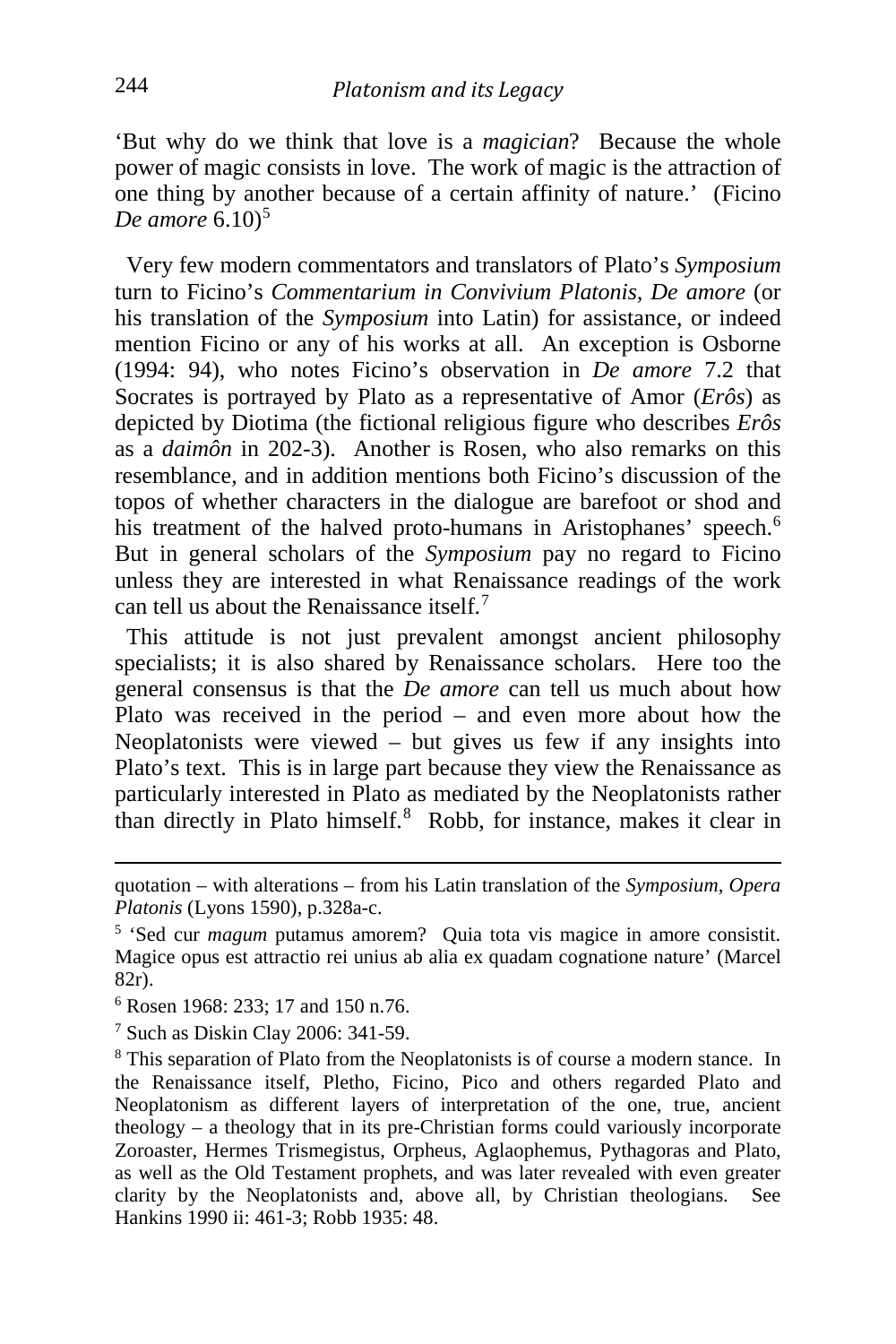her introduction that this is why she has decided to call her study *Neoplatonism of the Italian Renaissance* rather than *Platonism*. [9](#page-3-0) In respect of Ficino, she certainly emphasizes his Neoplatonic credentials (e.g. pp. 67 and 69), as do Allen, Cosenza and Copenhaver.<sup>[10](#page-3-1)</sup> Even Hankins, who does firmly call his magisterial work *Plato in the Italian Renaissance* (doubtless with an eye on Robb) and does believe that in other works Ficino has a few contributions to make to our understanding of Plato,<sup>[11](#page-3-2)</sup> nevertheless takes a tough stance on the  $De$ *amore*:

'I exclude here the *Commentarium in Convivium Platonis, De amore*, which is not so much a commentary as a compilation of ideas on love from Plato and other sources … Though an imitation of Plato (and of the traditional *trattati d'amore*), its relation to the text of the *Symposium* is rather distant' (1990 i: 342 n.209).

In this Hankins may well have been guided by the seminal edition and translation of Jayne (1985). Jayne's stance has proved so influential that it is worth quoting from his introduction at some length:

'Perhaps the most striking fact about the neglect of the *De amore* among historians of philosophy is that they do not treat it seriously as a commentary on Plato's *Symposium* possibly because the *De amore* discusses only six short passages of the *Symposium*, or possibly because Ficino himself gave them little encouragement to do so. The full title of the work in Ficino's autograph manuscript is *Commentary on Plato's Symposium on Love*, but when Ficino translated the work into Italian in 1474, several years before he permitted it to be published, he called it simply *Sopra lo amore* (*On Love*), and he gave it the title *De amore* in two of the three lists of his own work which he left.<sup>'[12](#page-3-3)</sup>

<span id="page-3-0"></span> $91935 \cdot 11$ 

<span id="page-3-1"></span><sup>10</sup> Allen (1981: 38 n.108); Cosenza (1992:145); Copenhaver (2007: 137-69, particularly 140).

<span id="page-3-2"></span><sup>&</sup>lt;sup>11</sup> Notably in respect of Ficino's championing of the organic unity of the dialogues (1990 i: 328).

<span id="page-3-3"></span><sup>12</sup> In fact, as an anonymous reader has pointed out, Ficino's first Italian version of *De amore* appears to have been entitled simply *dello amore* and may have been prior to 1474. See Kristeller, *Sup. Fic*., 1, p. cxxv. The later title (*Sopra lo amore*) seems to have come from one or both of the first printed editions of 1544.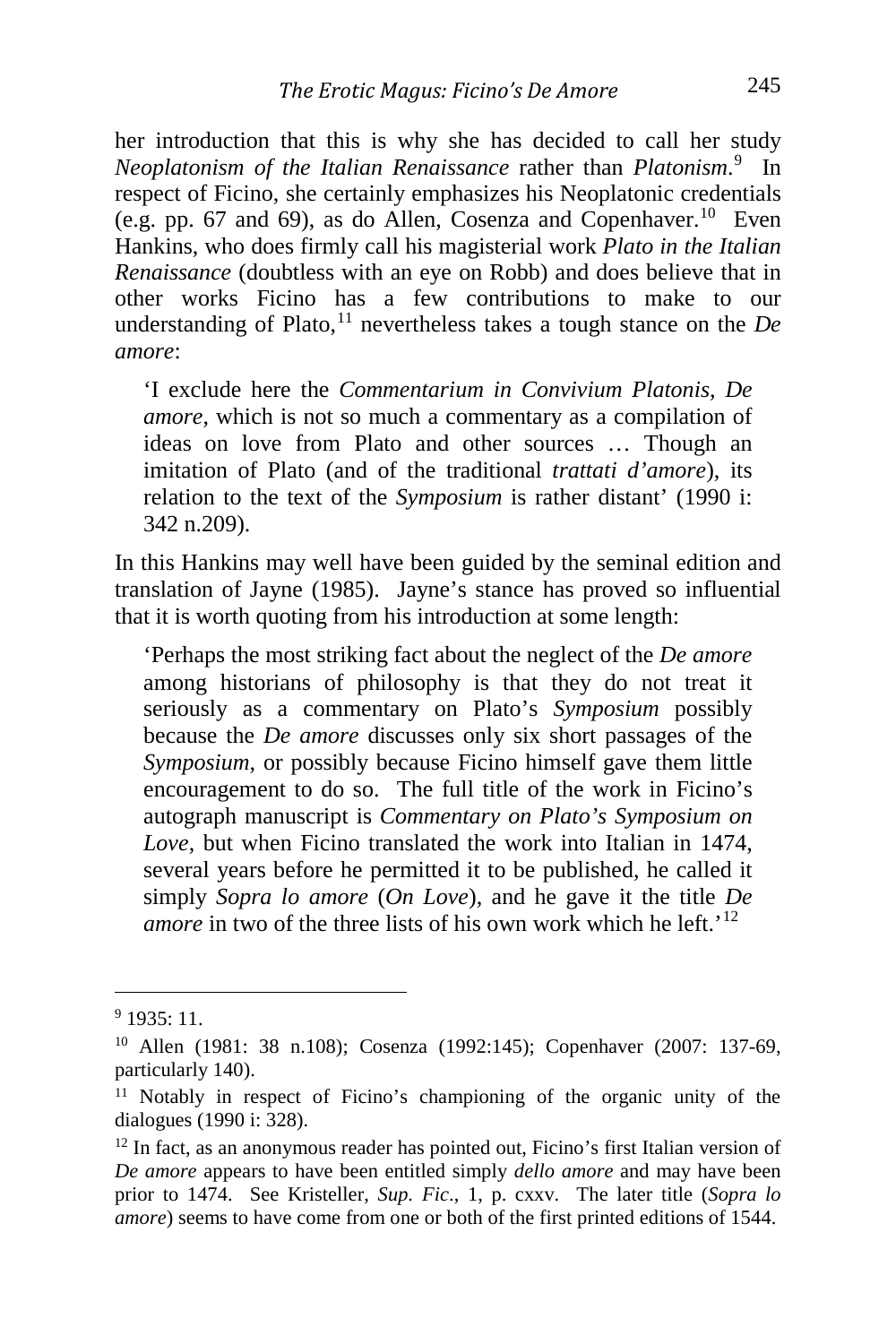Jayne proceeds to give a detailed table of the contents of the *De amore* which gives what he believes to be the 'primary source on which each section seems to me to be based' (p.4), and indeed in that table of alleged sources he does only list six passages from the *Symposium* itself (although they are not particularly 'short', as claimed): other authors, such as Plotinus and Aquinas, are referenced more. Jayne also makes the point that his approach has a long tradition, going back at least to Agostino Nifo (c.1473-1546), who writes that,

'Amplifying Plato's views on love partly by allegorizing Plato and partly by adding to him, Ficino made a not unskillful compilation of many different ideas about love.<sup>'[13](#page-4-0)</sup>

However, I believe that this assessment by Jayne is misleading. It would of course be foolish to deny that the *De amore* is – Ficino's views on the one ancient theology notwithstanding – a rich concoction brewed from many different sources to which Ficino has added his own distinctive alchemical and astrological spices. Yet there are many more explicit references to the *Symposium* than would appear from Jayne's table of possible sources (as well as many references to other Platonic dialogues), $14$  and the entire work is infused with the spirit of the *Symposium* in its quest to delineate the origin, aim, object, function and effects of love, and in the central role it gives to our attraction to both physical and moral beauty. Moreover, and crucially, even if we were to accept Jayne's table, it would not follow that the *De amore* tells us little about Plato's text: the very fact that relatively few passages from the *Symposium* are discussed in specific detail gives all the more significance to those that are. Why has Ficino selected these in particular?

i,

<span id="page-4-0"></span><sup>13</sup> Jayne 1985: 4.

<span id="page-4-1"></span><sup>14</sup> Jayne usually (although not always) cites the other references to the *Symposium* in his notes; but my point is that the introductory table of possible sources is very misleading: every speech refers to its Platonic original at a number of points. When I first started working on the *De amore*, although I always believed that its debt to the *Symposium* was greater than Jayne recognizes, I was still overly influenced by his table of contents and sources (see Hobbs 2017b n.44). Other Platonic dialogues explicitly mentioned by Ficino include the *Republic* (2.2; 3.3); *Statesman* (3.2); *Laws* (3.3; 6.3); *Phaedrus* (4.6; 6.3; 7.3; 7.12; 7.14); *Philebu*s (6.3); *Sophist* (6.10); *Parmenides* (6.15); *Protagoras* (7.2). Dialogues apparently referenced in addition to the explicit mentions (and indeed acknowledged by Jayne in his notes) include the *Meno* and *Timaeus*.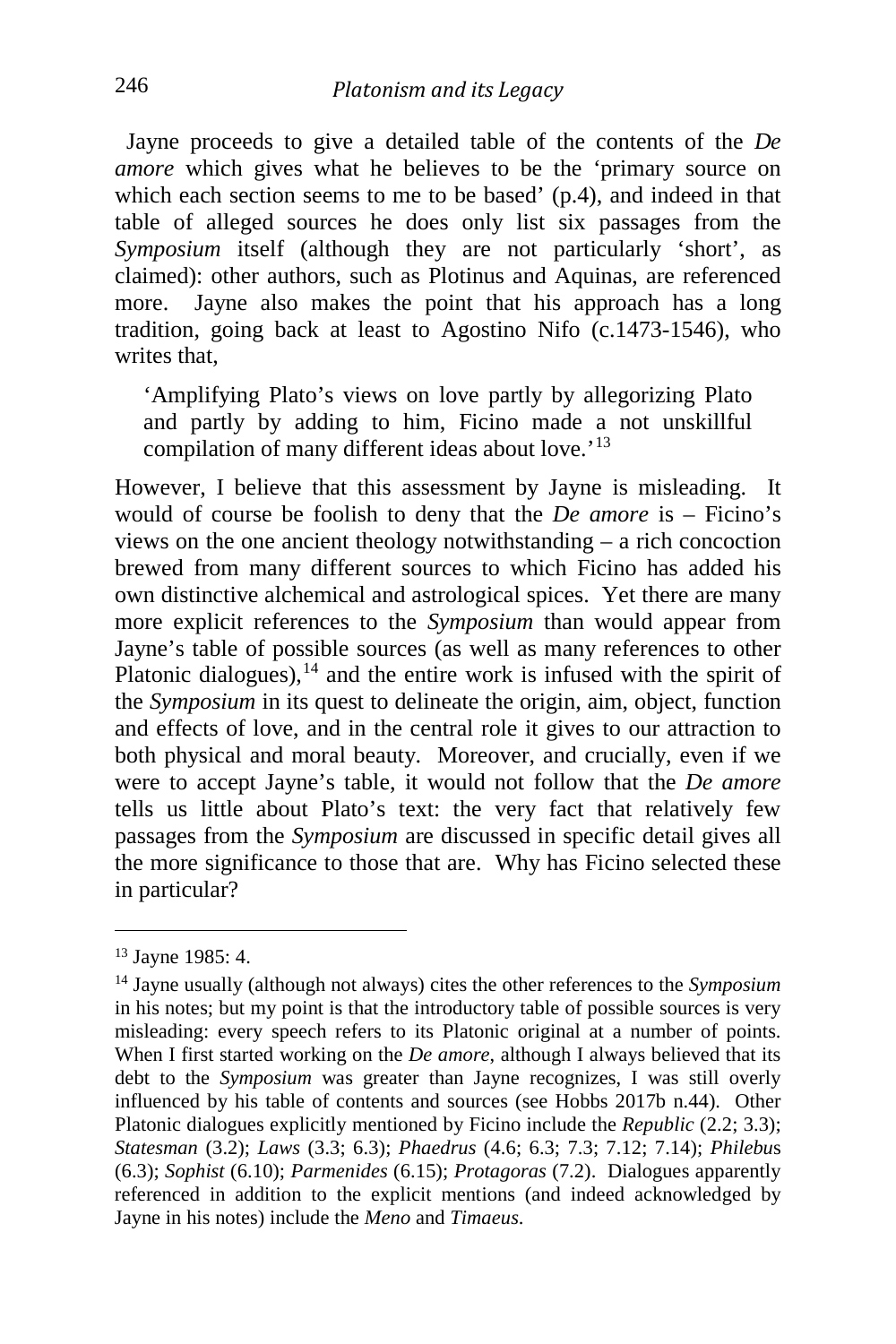It is my submission in this paper that our understanding of Plato's original text can be enriched by addressing this question, and that the *De amore* amply repays study by those interested in the *Symposium* for itself, and not simply in how it was received and understood in the Renaissance, or even in how Neoplatonic interpretations of it were received and understood. In turn we will find that by considering Ficino's direct debt to Plato – rather than just Ficino's debt to the Plato of various Neoplatonists – we can deepen our understanding of Ficino's own thought, and indeed its influence on those who came after him, in science as well as in philosophy and art.

 For reasons of space I will concentrate on one Platonic passage and Ficino's approach to it in particular (though other passages explored by Ficino will also be mentioned), notably the description of the *daimôn Erôs* given by Diotima in 202-3 and quoted in part at the outset. For there is no doubt that one of the things that fascinates Ficino most in the *De amore* is this claim of Diotima that *Erôs* is a *daimôn* occupying the connective realm between mortals and gods and transmitting messages between them (and although Ficino is indeed principally concerned with Plato's original text on this point, his interest may well have been strengthened by the attention given to the very same passage by Porphyry in *Abst.* 2.38)<sup>15</sup>. It sparks a disquisition on ancient Greek *daimônes* (spelled daemons or demons in Ficino) in 6.2-5 and 6.8-10 and is picked up again in 7.2, where Ficino explores the similarities between Diotima's account of the daemon Love and Plato's characterization of Socrates, including a reference to Socrates' personal admonitory *daimonion*, guardian spirit.<sup>[16](#page-5-1)</sup> To understand Ficino's fascination, we first need to consider the other denizens of this connective daimonic realm in addition to Love, the philosophizing magician. *Symposium* 202d-e says that it is through this space that,

<span id="page-5-0"></span><sup>&</sup>lt;sup>15</sup> 'Among these good daimons are to be numbered 'the transmitters' as Plato calls them, who convey and announce the concerns of men to the gods and divine matters to men. They convey our prayers to the gods as if to judges; they also bring down to us their commands and guidance together with prophecy' (translated by Clark 2000 and modified by Rees 2013).

<span id="page-5-1"></span><sup>16</sup> See Osborne (1994: 94) and Rosen (1968: 233), mentioned above p.1244 Apart from the daimonic connection, Ficino notes many others: for example, Socrates and Love both spend time in doorways and thresholds; both (usually, in Socrates' case) go barefoot; both are poor but resourceful; and of course both philosophize.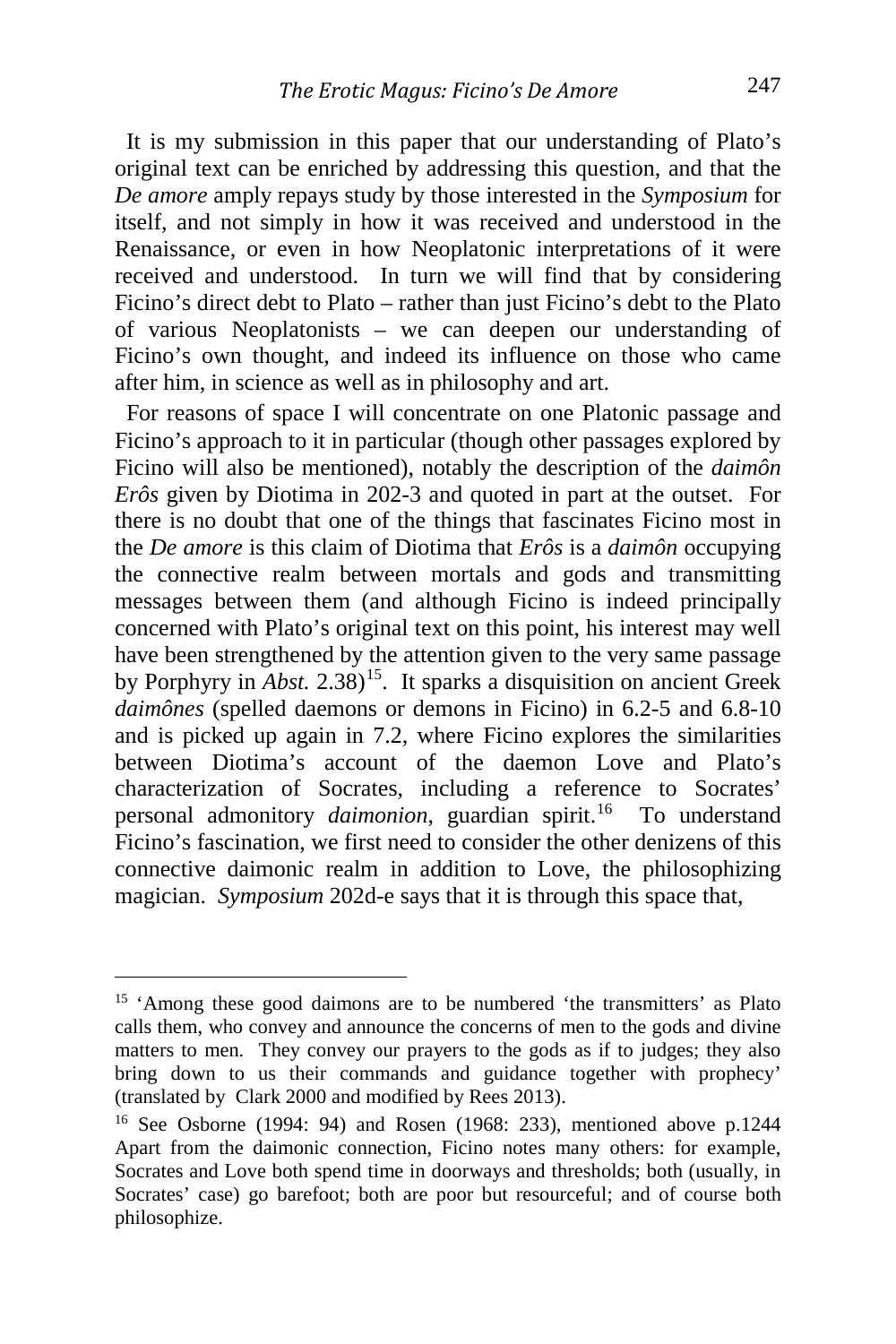'the whole *technê* of the seer operates, and that of priests, and of those concerned with sacrifices, rites and incantations, and everything to do with the seer and with magic.'

The reference to the intermediary powers of priests and seers has been partly anticipated in the doctor Eryximachus' speech, where Eryximachus says,

'All sacrifices and the things which come under the seer's art – that is to say all means of communion between gods and humans – are concerned with nothing other than the preservation and cure of *Erôs* …The seer's art is the craftsman of friendship between gods and humans by means of its knowledge of human erotic love.'<sup>[17](#page-6-0)</sup>

 It is notable that Ficino also discusses Eryximachus' speech in some detail in *De amore* 3 and that he specifically references *Symposium* 188 when he says,

'the power of prophets and priests seems to consist principally in this, that it teaches us what offices are pleasing to God, how men become friends to God, and what kind of love and charity is to be shown to God, to country, to parents, and to others, both living and dead.' (3.3)

 It is hardly surprising that, with such inhabitants, this intermediary daimonic realm of the philosopher, priest and magician – the workings of which are also of interest to a doctor such as Eryximachus - should hold great allure for Ficino, a medically trained<sup>[18](#page-6-1)</sup> priest, philosopher, and serious (if circumspect, as we shall see) student of magic. As a practical man as well as a theoretician, he has an especial interest in precisely *how* connections can be brought about, *how* a human can attain the divine realm. His interest in the connective daemons of ancient Greece – which he often regards as guardian angels or innate guiding spirits<sup>[19](#page-6-2)</sup> - is manifest in many of his works: see, for example, *Three Books on Life* 3.23 p.375 and *Platonic Theology* 10.2.<sup>[20](#page-6-3)</sup> It is not an uncomplicated interest, as we shall explore below. And it is also, of

<span id="page-6-0"></span><sup>17</sup> *Symposium* 188b6-d3.

<span id="page-6-1"></span><sup>&</sup>lt;sup>18</sup> A doctor in his own eyes, and he certainly practised as such. See Celenza 2007: 81-4.

<span id="page-6-2"></span><sup>19</sup> See Rees 2013: 47 and 183.

<span id="page-6-3"></span><sup>20</sup> See also *In Apologiam Socratis Epitome*, *Opera Omnia* p.1387; *Letters*, vol.7, letter 5. And see Rees 2013: 183-5 and 246 n.26.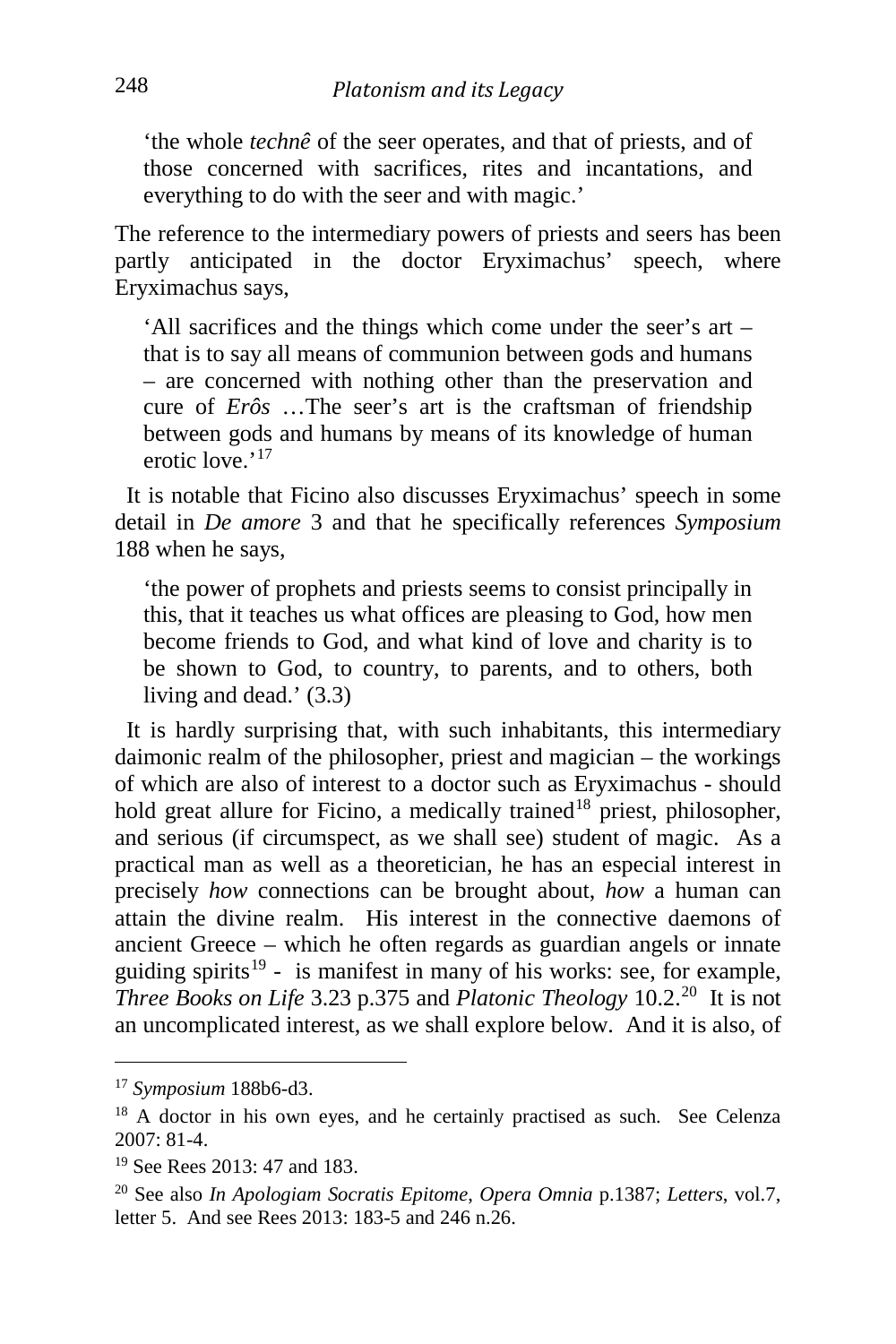course, a popular topic in Neoplatonism: witness e.g. Plotinus *Enneads* 3.4; Iamblichus *On the Mysteries* 3.18; Proclus *Elements of Theology*, propositions 7, 11, 14, 15, 32 and 33.

 However, the most significant aspect of Ficino's treatment of the daemon Love for the modern scholar of Plato's *Symposium* is Ficino's interest in Love as a *magician* (he uses *veneficus* and *magus* interchangeably), and his claim that, as we have seen, Love can be described as such because 'the whole power of magic consists in love' as 'the work of magic is the attraction of one thing by another because of a certain affinity of nature' (6.10). His focus on the magical powers of *Erôs* is important precisely because almost all modern commentators either deliberately ignore or unconsciously overlook this key feature of Diotima's description in 202-3, perhaps embarrassed by or blind to an aspect of Plato which cannot easily be assimilated to the analytic tradition.<sup>[21](#page-7-0)</sup> And yet Diotima's claim that  $Er\hat{o}s$  is a magician is all the more startling given Plato's usual condemnation of magic and magicians, <sup>[22](#page-7-1)</sup> and also because, if Socrates is indeed portrayed as a representative of the *daimôn Erôs* in the *Symposium*, then Socrates will be a magician too.

 When I first started reflecting on *Symposium* 202-3 in the context of Plato's wider corpus, it struck me as decidedly puzzling. The point I want to emphasize in the present paper is that the *De amore* has helped considerably with untying the knots: in particular it has helped crystallize my thoughts on precisely *how* the *daimôn Erôs* (and the subjective experience of  $er\hat{\sigma} s$ <sup>[23](#page-7-2)</sup>can reveal, access and strengthen the normally hidden interconnections between different parts of the cosmos through an ever deepening love for and rational understanding of their homogeneous beauty on the ladder of love, and *why* this process might initially seem magical (before reason has fully grasped the nature of the interconnections).<sup>[24](#page-7-3)</sup> There are two features of the  $De$ *amore* above all that sparked the development of my own ideas. The

<span id="page-7-0"></span> $21$  See Hobbs 2017b: 102 n.6.

<span id="page-7-1"></span><sup>22</sup> See for example *Grg*. 483e; *Men*. 80a-b; *R*. 364b-c; 598d; *L.g.* 909a-b; 932e-933e. The point is argued in detail in Hobbs 2017b: 102-3.

<span id="page-7-2"></span><sup>&</sup>lt;sup>23</sup> There was of course no such distinction between upper and lower case in Plato's time; however, for the sake of clarity I employ them here to differentiate between the *daimôn* and the experience.

<span id="page-7-3"></span> $24$  'This astonishing process of revelation and transformation may well initially strike us as magical. As we come to understand it better, however … the magic is likely to fade: the 'magical' stage is a transitional one' (Hobbs 2017b: 118).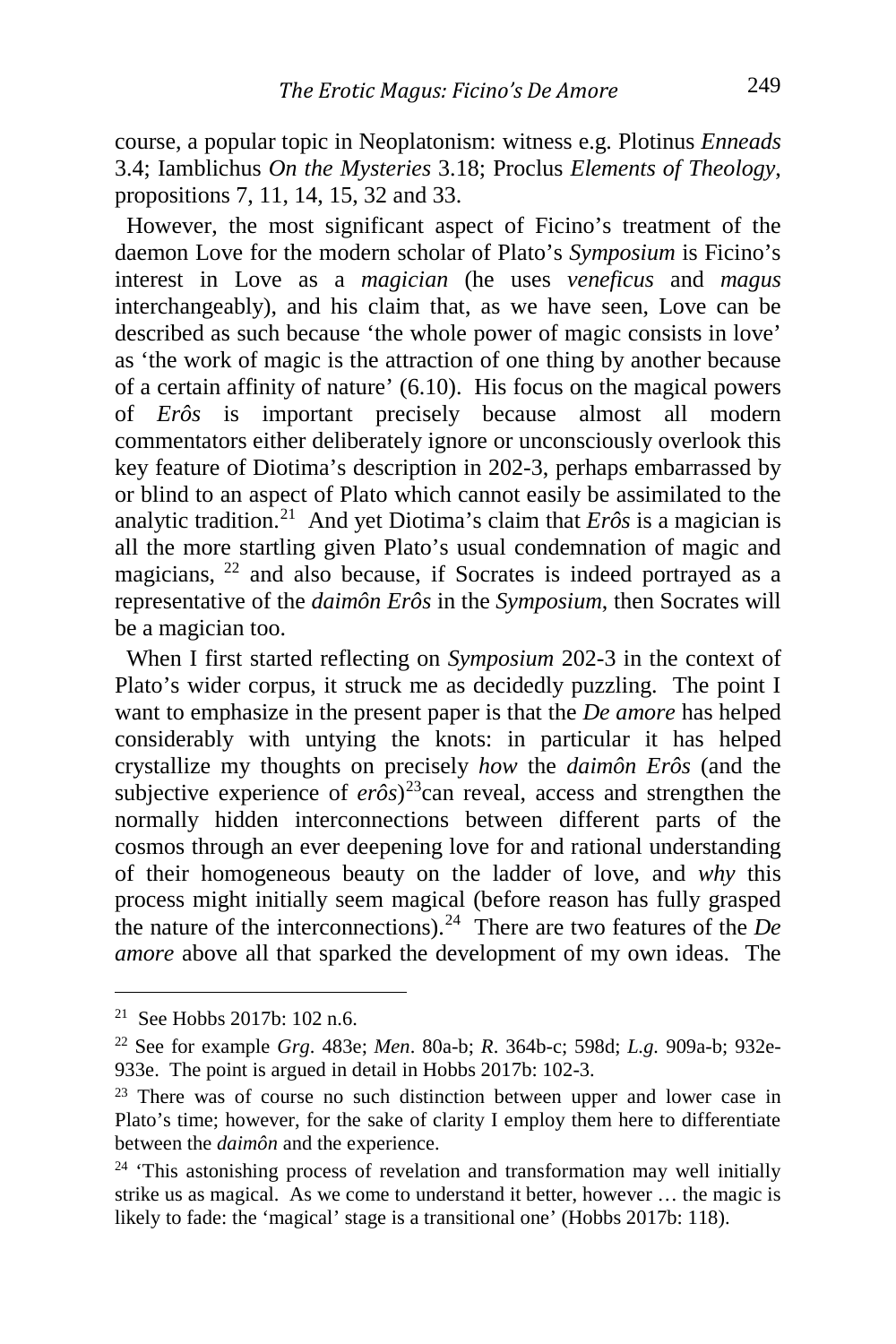first is its general emphasis on the role of beauty, both visual and aural: Ficino's perceptive discussion of the often neglected speech of Agathon (especially *De amore* 5.7, 5.8 and 5.13) helped me to realise more fully the extent to which Agathon's speech itself prepares the way for that of Diotima – not just the elenchus between Agathon and Socrates, as is commonly thought.<sup>[25](#page-8-0)</sup> Secondly, and crucially, is the assumption which underlies the claim that love is a magician because the work of magic is the attraction of one thing by another because of a certain affinity of nature: namely the assumption that the cosmos is in fact an interconnected whole, although only a select few – also magicians – can come to see and appreciate the connections.

 Ficino's conception of an interconnected cosmos was doubtless strengthened by many of his Neoplatonic studies, especially a tract by Proclus on sacrifice, theurgy and magic which Ficino translated as *De sacrificio*. According to Proclus, heaven and earth are magically linked by natural forces of likeness and sympathy which allow the 'sages of old' (as Proclus terms them) to bring divine powers into the mortal realm.<sup>[26](#page-8-1)</sup> However, it is vital to emphasise – and often overlooked - that on this point the Neoplatonists are only elaborating on ideas that exist within Plato, and particularly in the *Symposium*. So although the Proclus text, together with the Porphyry passage in *Abst.* 2.38 quoted above,  $27$  does indeed help to clarify how this underlying

<span id="page-8-0"></span> $25$  Socrates himself introduces Diotima and the (almost certainly) fictional conversations he had with her on *ta erôtica* as a young man by saying that he will 'follow up the points on which I and Agathon have just agreed by narrating to you the account [of erotic matters] which she gave to me' (201d). The points on which he and Agathon have just 'agreed' in the elenchus following Agathon's speech are that beauty is homogeneous and that all particular instances of beauty are simply tokens of a type, and also that all beautiful things are coextensive with the set of all good things. This has led commentators to suppose that the elenchus and the speech of Diotima that builds on it repudiate wholesale the contents of Agathon's speech. But this is too sweeping: although Agathon does indeed confuse the *erastês* with the *erômenon* in his speech, his strong emphasis on attraction to the beautiful and fine, the *kalon*, as the key motivational desire and propulsion to action (e.g. 196a-b and 197a-b) anticipates the main thrust of Diotima's speech, and Ficino recognizes this (e.g. 5.2 Marcel 42v-43r).

<span id="page-8-2"></span><span id="page-8-1"></span><sup>26</sup> And see also Iamblichus *De mysteriis*, discussed in Copenhaver 1987: 441-5. Ficino had a deep and abiding interest in both Proclus and Iamblichus, translating much of *De mysteriis* and *De sacrificio* in 1488. Iamblichus' *Four sects* was one of the first texts Ficino translated into Latin c.1474.  $27$  n.15.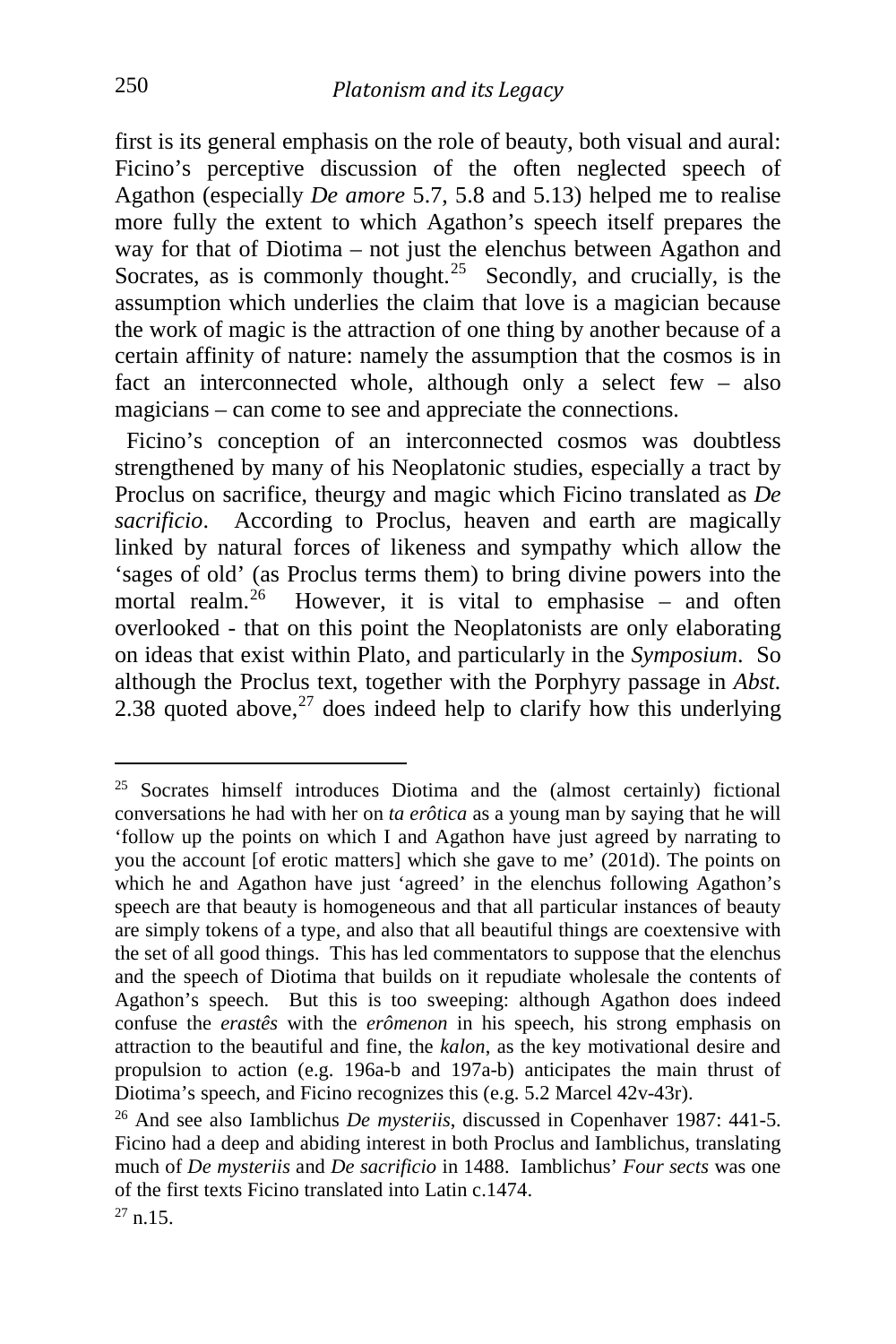view of the cosmos gives rise to the ladder of love in *Symposium* 210- 12, it is nevertheless a fundamentally Platonic vision that is being clarified. And the same is true, I submit, of Ficino *De amore* 6.10: Ficino's understanding of *Symposium* 202-3 may be assisted by his deep knowledge of and sympathy with Neoplatonism, but it is something within Plato's text itself that he is uncovering; he is not simply reading Plato through a Neoplatonic filter. There is indeed a way of reading the *Symposium* itself which can allow for *Erōs* to be described as a daimonic magician. And just as this way depends on *Erōs* revealing normally hidden aspects and connections of the cosmos, viewing the S*ymposium* through Ficino's selective lens allows us to see and appreciate the significance of aspects of the dialogue normally clouded by modern tastes and prejudices.

 In turn, by focusing afresh on the classical – and not just Neoplatonic - roots of Ficino's thinking on love and magic, we are better able to grasp some of the challenges he faced and his strategies for dealing with them. For any discussion of magic in fifteenth century Florence risked accusations of impiety – a serious danger which might result in a visit from the Inquisition.<sup>[28](#page-9-0)</sup> Ficino usually tries to avert criticism by appealing to a distinction between 'natural' magic, which reveals and accesses the normally concealed inherent properties of animate or inanimate beings, and 'demonic' magic, which calls on the intercession of wicked demons in the service of Satan. According to Copenhaver (2007: 149), Ficino

'categorically rejects demonic magic and attributes it to Satan. But there is also a nondemonic magic that only "brings natural materials under natural causes at the right moment to form them in a wondrous way." [29](#page-9-1)

i,

<span id="page-9-0"></span><sup>&</sup>lt;sup>28</sup> Copenhaver and Schmitt 1992: 159; Hankins 1990 i: 281-2; Hankins notes that '[i]t was for magic, in fact, that Ficino came under the notice of the Inquisition in the 1480s, although he was able to garner enough influence in Rome to have the charge dropped' (although in fact no *formal* charges against Ficino were ever brought, he had certainly been scrutinized by the Inquisition as a person of interest). The Church had been deeply concerned about magical beliefs and practices ever since St Paul instructed the Ephesians to burn their magic books. In c.1456 Johannes Hartlieb lists 7 magical arts prohibited by canon law.

<span id="page-9-1"></span><sup>&</sup>lt;sup>29</sup> Ficino 1989: 396-8, quoted in Copenhaver 2007: 149; pp. 158 and 160 explain further how Ficino thought natural magic worked, and Copenhaver and Schmitt 1992: 159-60 outline how Ficino employed the distinction between natural and demonic magic in *De vita* III. See also Collins 2008: 1 and Kieckhefer 1994: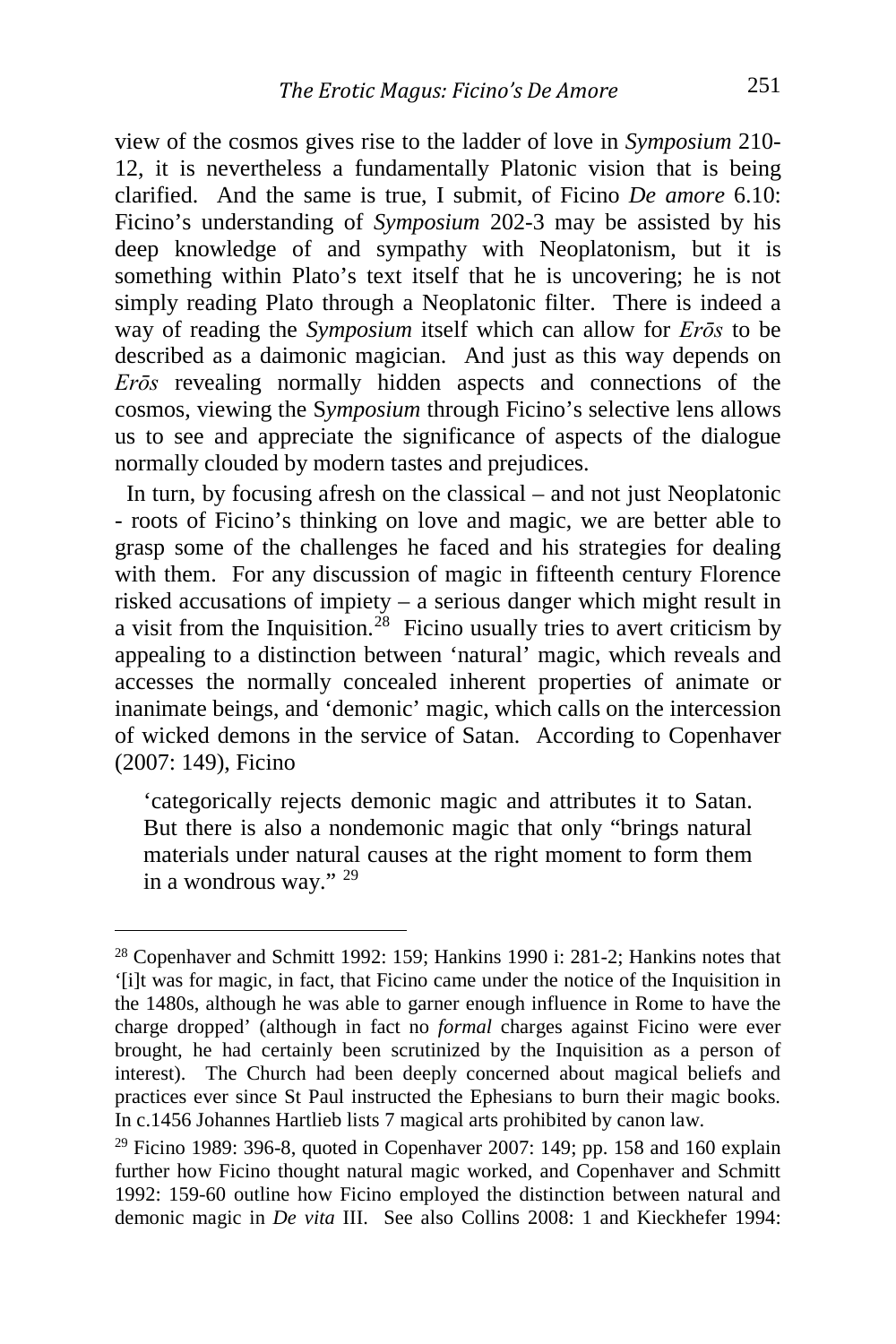The trouble is that, given that Ficino writes of the ancient Greek *daimônes* as 'daemons' or 'demons', *Erôs* as depicted in the *Symposium* blurs this distinction: although it does indeed help reveal, access and strengthen normally hidden properties and connections of and within the cosmos, it is itself, in Ficino's translation, a daemon/ demon. Ficino's solution is to make subtle distinctions between daemons and claim that although the 'lower' daemons are the demons or devils that tempt us to evil, others can do good, and even act as guardian angels.[30](#page-10-0) This is the route he takes, for example, in responding to George of Trebizond's gleeful attacks on Socrates' *daimôn*. [31](#page-10-1) The daemon Love can work for ill if unhealthy loves are permitted to develop (Ficino's main targets are almost all forms of carnal love); but love of truly beautiful bodies, souls, practices, laws and bodies of knowledge can lead us to love of divine Beauty itself and help us to understand how all individual beauties are connected, which in turn strengthens our love for them. In its purest form, love is the force which binds the cosmos together. It is natural, but it requires art fully to understand, appreciate and utilize its workings. We saw at the outset how Ficino calls love a magician because 'the work of magic is the attraction of one thing by another because of a certain affinity of nature' (6.10); a few lines later he nuances this:

'… the works of magic are works of nature, but art is its handmaiden ... The ancients attributed this art to daemons because the daemons understand what is the inter-relation of natural things, what is appropriate to each, and how the harmony of things, if it is lacking anywhere, can be restored … daemons are magicians through understanding the friendship of things themselves.'

817-20. Exactly when this distinction occurred is disputed. Both Origen and Augustine view *daimônes*/ *daemones* as unqualifiedly pernicious spirits (Thorndike 1908: 46-66), but this attitude can appear even in non-Christian C.E. writers: Iamblichus, for instance, attacks the Egyptians for demonolatory in *De myst.* 32.8-33 (although Iamblichus' metaphysics presents problems for this stance, as we shall shortly see).

<span id="page-10-0"></span><sup>30</sup> Rees 2013: 183-5 and 246 n.26; see also Copenhaver 2007: 158 and 160 for connections between natural magic and ancient Greek *daimônes* which can work for good or ill.

<span id="page-10-1"></span><sup>31</sup> Rees 2013: 183; Hankins 1992 i: 314 and 322 n.149 (referring to Allen 1984 ch.1).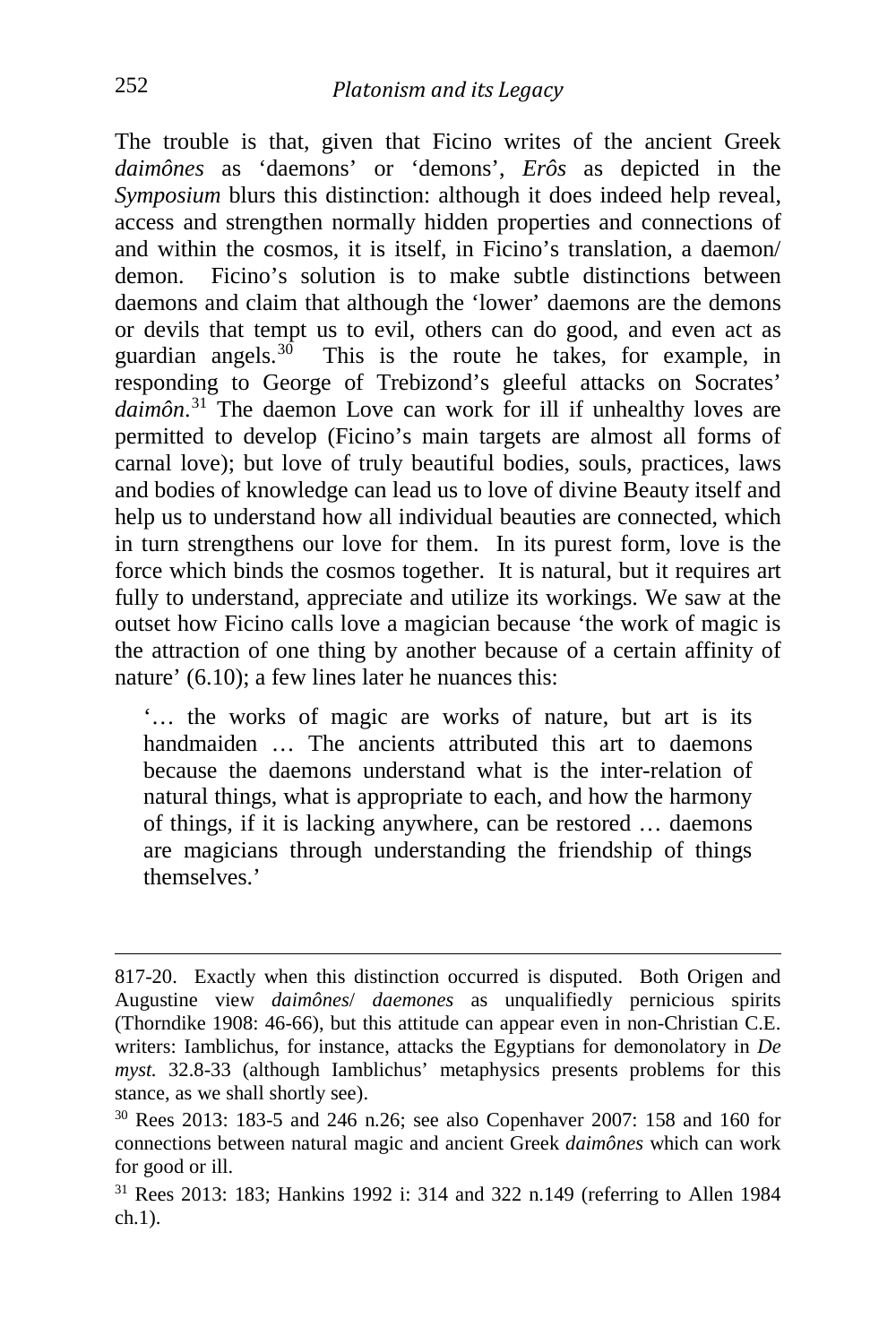Ficino can be of great service to the Plato scholar, therefore, in helping to illuminate an odd passage which appears to go against Plato's usual hostility to magic and magicians. And the *Symposium* is odd in other ways too: there is no mention, for instance, of the immortality of at least the rational part of the psyche – a doctrine that is key to the teachings of e.g. the *Gorgias*, *Phaedo*, *Republic*, *Phaedrus* and *Timaeus*. Instead, in 207cff., Diotima asserts that although mortal creatures seek immortality, all they can hope to achieve is a grade of 'substitute' immortality through the creation of biological offspring, glorious deeds or great works.<sup>32</sup> She also puts forward in the same passage a view of personal identity that seems positively Heraclitean in its claim that identity of anything, whether physical or psychical, is only maintained through the continuous replacement of the old with the new. Furthermore, just as the *Symposium* occupies an unusual position amongst Plato's works, so does the *De amore* amongst those of Ficino. In the *De amore*, not only does Ficino allow natural magic to be compatible with normally illicit daemonology, but his discussion of daemons also requires him to make far more connection than he generally does between body and soul.<sup>[33](#page-11-1)</sup> Conversely, in *De christiana religione*, Ficino says that no intermediary is needed between man and god, while in the *De amore* daemons are definitely required.[34](#page-11-2) It would appear that discussing love does strange but delightful things to both Ficino and Plato.

 It seems clear, then, that there is a fruitful relationship between the *Symposium* and the *De amore*, despite the relative paucity of *Symposium* passages discussed in close detail by Ficino. This should not surprise us. The links in the *Symposium* between *Erôs*/*erôs*, philosophy and magic – all taking place within a daimonic region mediating between the mortal and divine realms – mean that it is the ideal dialogue to support Ficino's lifelong quest, particularly in the *Theologia Platonica* and the *De christiana religione*, to reveal and refresh – and if necessary recreate – a '*docta religio*', informed by a '*pia philosophia*', which will satisfy the most sceptical of youths and

<span id="page-11-0"></span> $32$  This claim is not necessarily incompatible with the belief in an immortal (rational part of the) soul professed elsewhere, as the *Symposium* may simply be claiming that *personal* immortality in time and space is not possible. Nevertheless, the different focus is striking.

<span id="page-11-1"></span><sup>&</sup>lt;sup>33</sup> As Robb notes (1935: 80), Ficino often sharply differentiates them.

<span id="page-11-2"></span><sup>34</sup> *De christiana religione* ch.21, p.22 (*Opera* Basle 1576) and see Robb 1935: 68 n.2.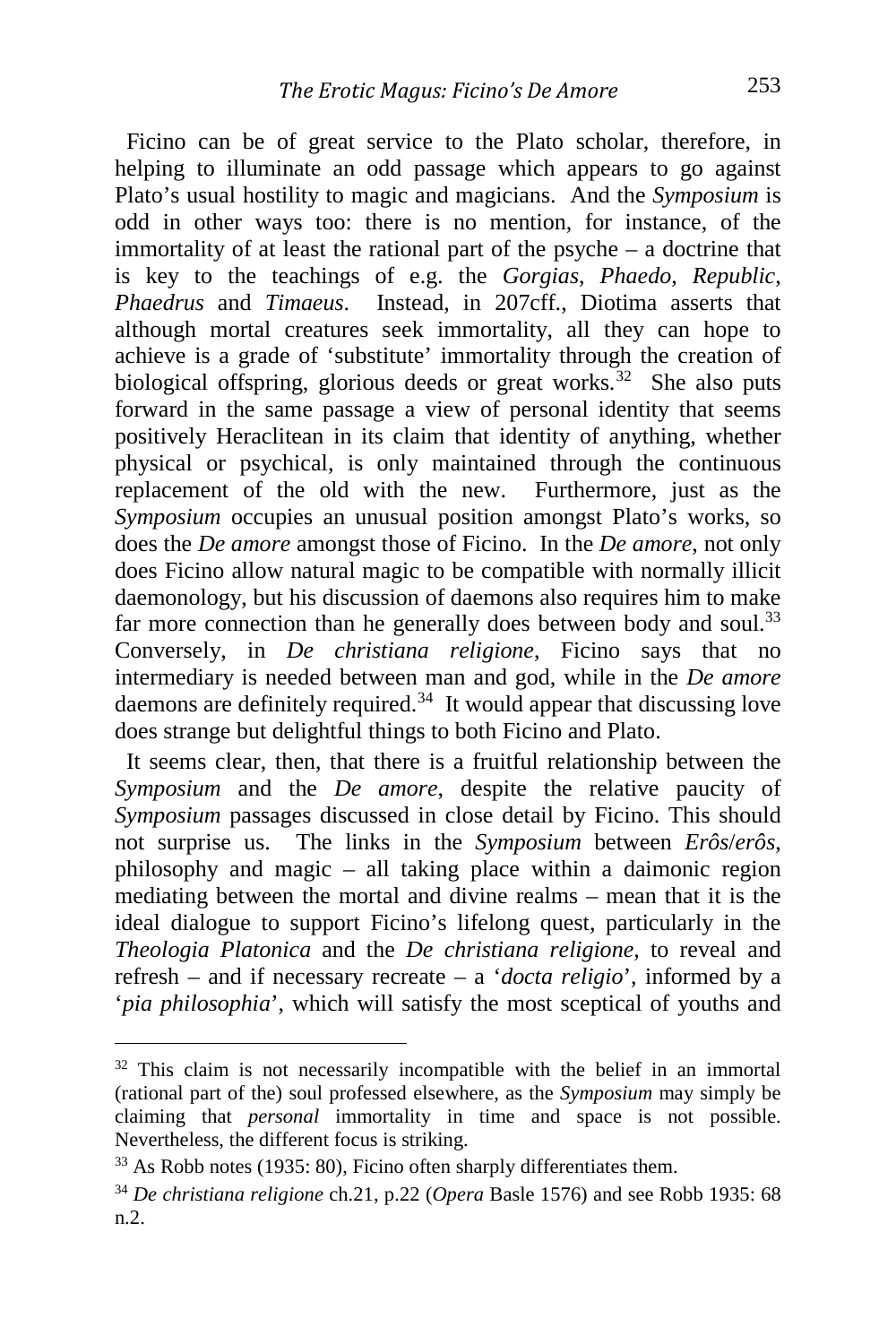the most demanding of intellectuals. This quest is expressed with passion in his introduction to *De christiana religione*:

'Let us, I pray, whensoever we are able, deliver God's sacred gift, philosophy, from ungodliness, for indeed we can do so if we will; let us redeem our holy religion from accursed ignorance.<sup>[35](#page-12-0)</sup>

 Plato is the perfect philosopher to help Ficino bind religious belief to reason because Plato shows how religious belief and reason can go hand in hand: for Plato, the rational, mathematical ordering of the cosmos is proof of the divine *nous* in action (see, for example, *Phaedo* 97b-98b; *Cratylus* 400a; *Philebus* 28d-30e; *Laws* 967d-e). Furthermore, and crucially, human reason is akin to this divine, controlling reason. As Socrates eloquently expresses it in the *Timaeus*   $90a-b$ 

'We should think of the most authoritative part of our soul [i.e. our reason] as a guardian spirit (*daimôn*) given to each of us by god, living in the summit of the body, which can properly be said to lift us from the earth towards our home in heaven, as if we were a heavenly and not an earthbound plant. For where the soul first grew into being, from there our divine part attaches us by the head to heaven, like a plant by its roots, and keeps our body upright.' (tr. Bury)

In consequence,

'For Ficino, Platonism, instead of being the nemesis of Christendom, is part of God's providential design for the human race, a *philosophia perennis*, springing intertwined with Christianity from the same soil of religious experience; each of them lends support to the other in their growth towards perfection and truth.'[36](#page-12-1)

 This quest of Ficino for a *docta religio* and *pia philosophia* is served by Plato's works in general. However, the *Symposium* in particular also shows how the revelation of this divine ordering and cosmic interconnections – revealed to us through our love of and pursuit of beauty – can strike us as magical, at least until we come to a full,

<span id="page-12-0"></span><sup>35</sup> 'Liberamus obsecro quandoque philosophiam sacrum Dei munus ab impietate si possumus, possumus autem si volumus; religionem sanctam pro viribus ab execrabili inscitia rediamus' (Ficino *Opera* Basle 1576, vol. 1. *De christiana religione* p.1. See also vol.1, p.854 *Epistolae*, Lib. VII).

<span id="page-12-1"></span><sup>36</sup> Hankins 1990 i: 285; see also 286-7 and Hankins 1990 ii: 459.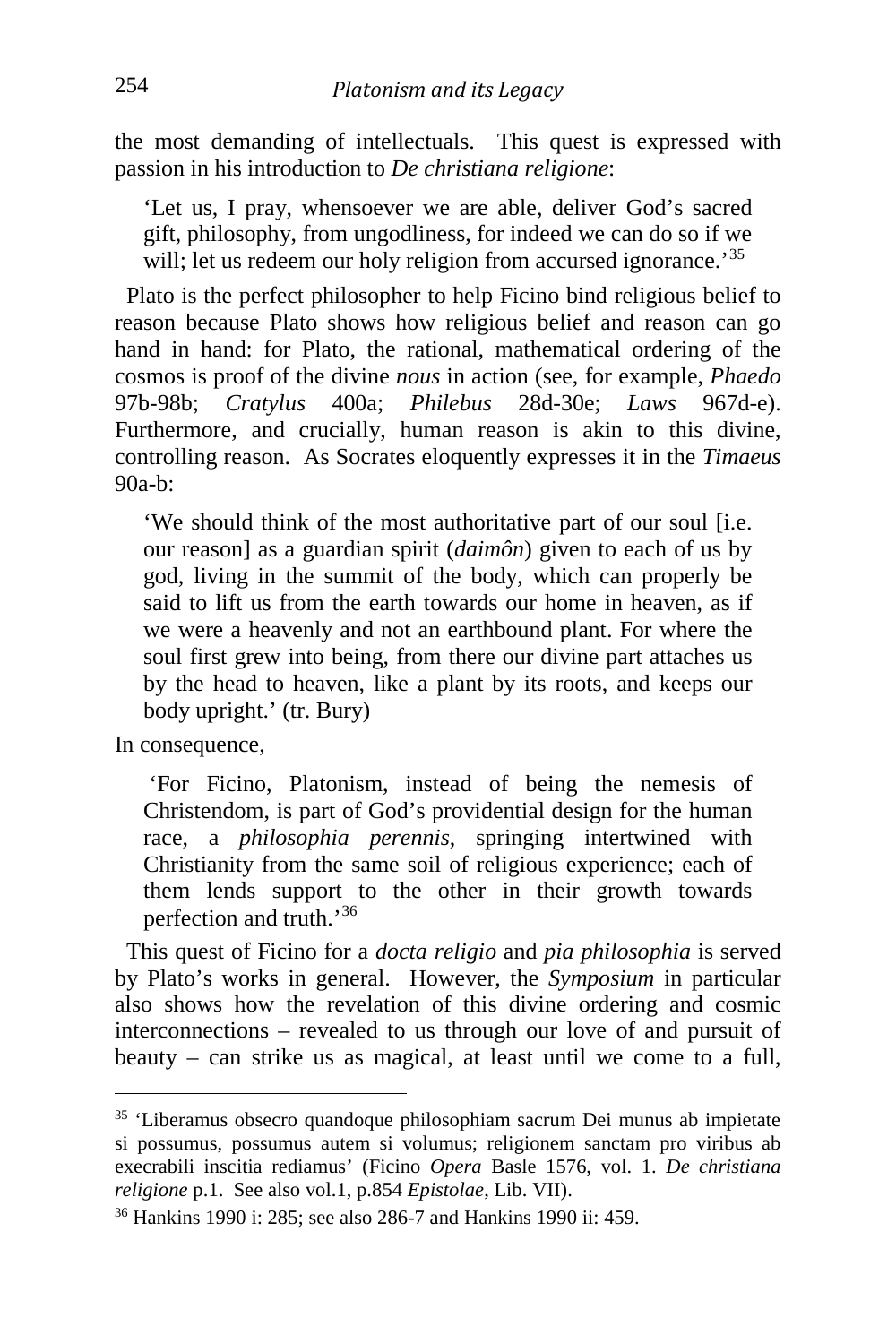rational understanding of it: $37$  magic may thus also be part of this divine rational plan. It may be argued that Ficino's stance is coloured by the fact that he was himself a medically-trained priest and philosopher with a profound interest in magic and astrology, but the salient point is that he felt able to be all these things because he saw no necessary contradiction between them, and the *Symposium* provided him with strong support – perhaps even the foundations – for this view. It is significant that he also pays particular attention in the *De amore* to the cosmic account of *Erôs* given by the doctor Eryximachus, and recognizes its roots in the philosophy of the self-proclaimed philosopher and magician Empedocles (even though Empedocles – although undoubtedly a source - is not mentioned by name in Plato's text)  $38$ 

 Exploring Ficino's particular interests in Eryximachus' speech and above all in Diotima's account of the daemon Love, therefore, can indeed help us better appreciate an aspect of Plato – namely his view that beneficent magic is possible, if rare, and is connected to both religion and philosophy – which currently receives little attention from Plato specialists and which can help us understand more clearly just how the ladder of love is supposed to work, and why its workings initially strike us as magical. Furthermore, we have also seen how focusing on the direct lines between Ficino and Plato, rather than just those mediated by the Neoplatonists, can also assist us in our understanding of Ficino himself. Nor is this all. By way of conclusion I would like to suggest how this line may move forward as well as back, and briefly draw attention to a possible effect of Ficino's interest in ancient daimonology on one of the founding figures of modern science. Some historians of science have reasonably speculated that Newton's deep interest in and study of ancient beliefs and invisible intermediary *daimônes* – interpenetrating the entire cosmos but acting at a distance – may well have helped shape his thinking on forces.<sup>[39](#page-13-2)</sup> And it is at least plausible to suppose that Newton's views in this respect may have been informed by Ficino, and possibly even Ficino's translation of this very passage of the *Symposium*, and perhaps too his discussion of the passage in the *De amore*. Newton owned an edition of Ficino's translation of Plato's works which also includes his *De amore*; and although Newton does not explicitly mention the *De* 

<span id="page-13-0"></span><sup>37</sup> See Hobbs 2017b: 116-9.

<span id="page-13-1"></span>*<sup>38</sup> De amore* 3.2; Marcel 24v.

<span id="page-13-2"></span><sup>39</sup> See Dobbs 1991 ch.5 and McGuire in McGuire and Westman 1977. See Hobbs 2017a: 239-40.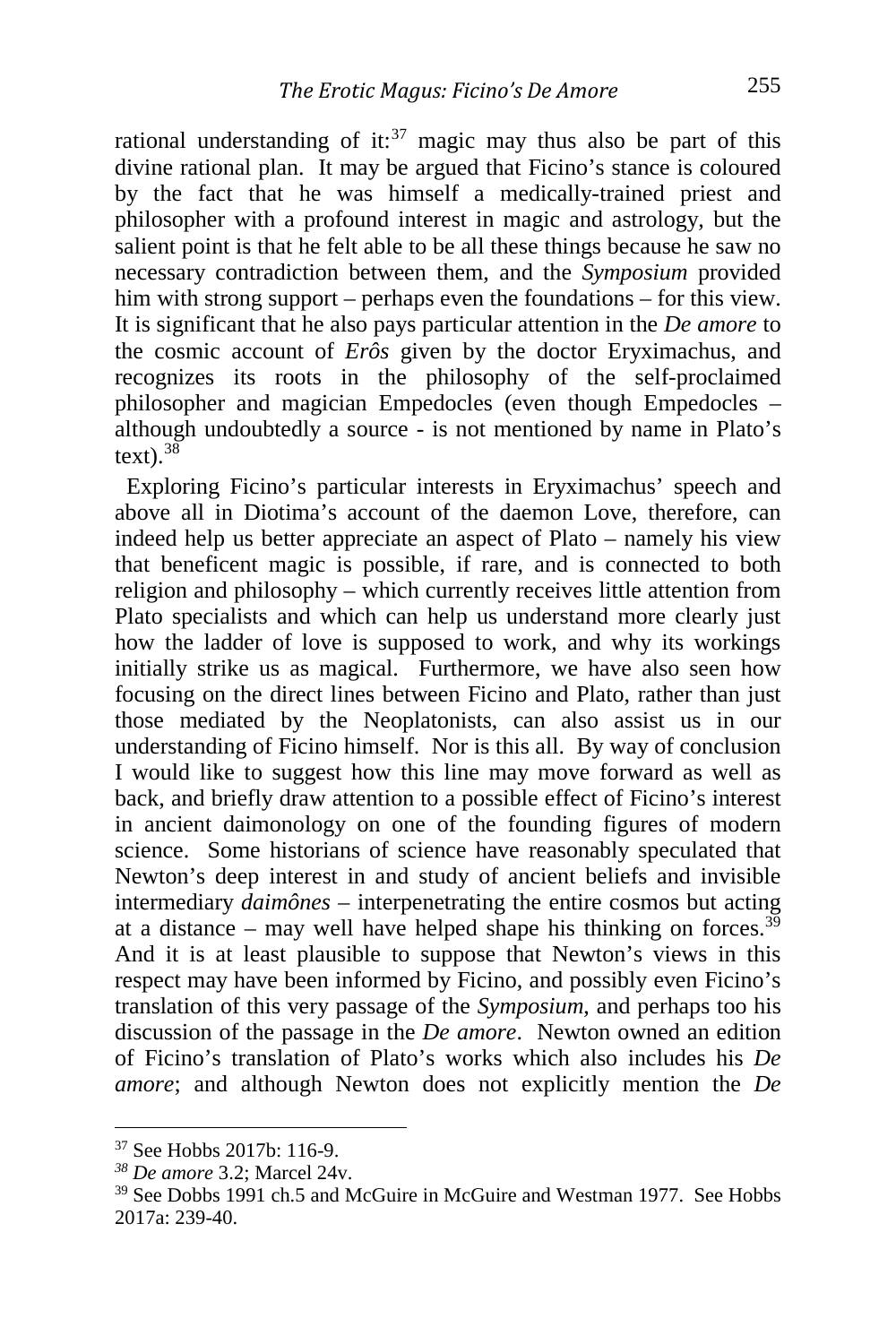*amore*, he does directly cite Ficino at least once.<sup>[40](#page-14-0)</sup> The *De amore* was still widely read in the seventeenth century, and if Newton did read it, he may well have noticed the citation with which we began, namely Ficino's mention of magnetic attraction in 6.2 at the beginning of his discussion of Diotima's account of Love as a daemon and his treatment of daemons/demons in general. Newton may also have noticed that Ficino returns to the image of the magnet in 6.10, in his explication of why Love can be called a *magus*:

'From this common relationship is born a common love; from love, a common attraction. And this is the true magic. This fire is drawn upward by the concavity of the sphere of the moon, because of a congruity of nature; air, by the concavity of fire; earth is drawn downward by the center of the world; water also is drawn by its region. Thus also the lodestone draws iron  $\cdots$ <sup>[41](#page-14-1)</sup>

Like Ficino, and to an even greater degree, Newton is fascinated by precisely *how* such cosmic interconnections occur.

But whether this speculation is true or not  $-$  and I certainly think it merits further study – there is no doubt that Ficino's *De amore*, and indeed Ficino's work in general, is currently unjustly neglected by almost all scholars of ancient philosophy, and by almost all philosophers. For well over two hundred years Ficino was regarded as one of the most brilliant thinkers of his age. We do not have to share his beliefs in, for example, astrology or the humours to understand why this is so. Read with an open mind, he is able to draw our attention to long-neglected features of Plato's thought which greatly enrich our appreciation of the original. And considering the genuinely Platonic, as well as the Neoplatonic, sources of Ficino's thought in turn deepens our understanding of a thinker of sensitivity, imagination and an enduring capacity to attract and spark connections.

<span id="page-14-0"></span><sup>40</sup> 'As Simon Shaffer has pointed out to me, the 1602 Frankfurt edition of Ficino's translation of Plato, which includes the *De amore*, is listed in Newton's library catalogue. The reference to Ficino occurs in a group of manuscripts, probably compiled in the mid-1680s, which are notes for a treatise on the *prisca* which Newton never completed, and which he provisionally called *Philosophiae gentilis origines philosophicae*. The manuscripts are in the American Philosophical Library, and in MSS Temp.3 Miss, folio 19 Newton refers to Ficino's 'De sole et lumina libri duo' for the view that 'The old physicists called the sun the heart of heaven and earth'.

<span id="page-14-1"></span><sup>41</sup> 'Ex communi cognatione communis innascitur amor, ex amore, communis attractio. Hec autem vera magica est. Sic ab orbis Lune concavitate propter nature congruitatem sursum trahitur ignis, ab ignis concavitate aer, a mundi centro terra ad infima trahitur, a loco etiam suo rapitur acqua. Sic et magnes ferrum …' (Marcel 82r).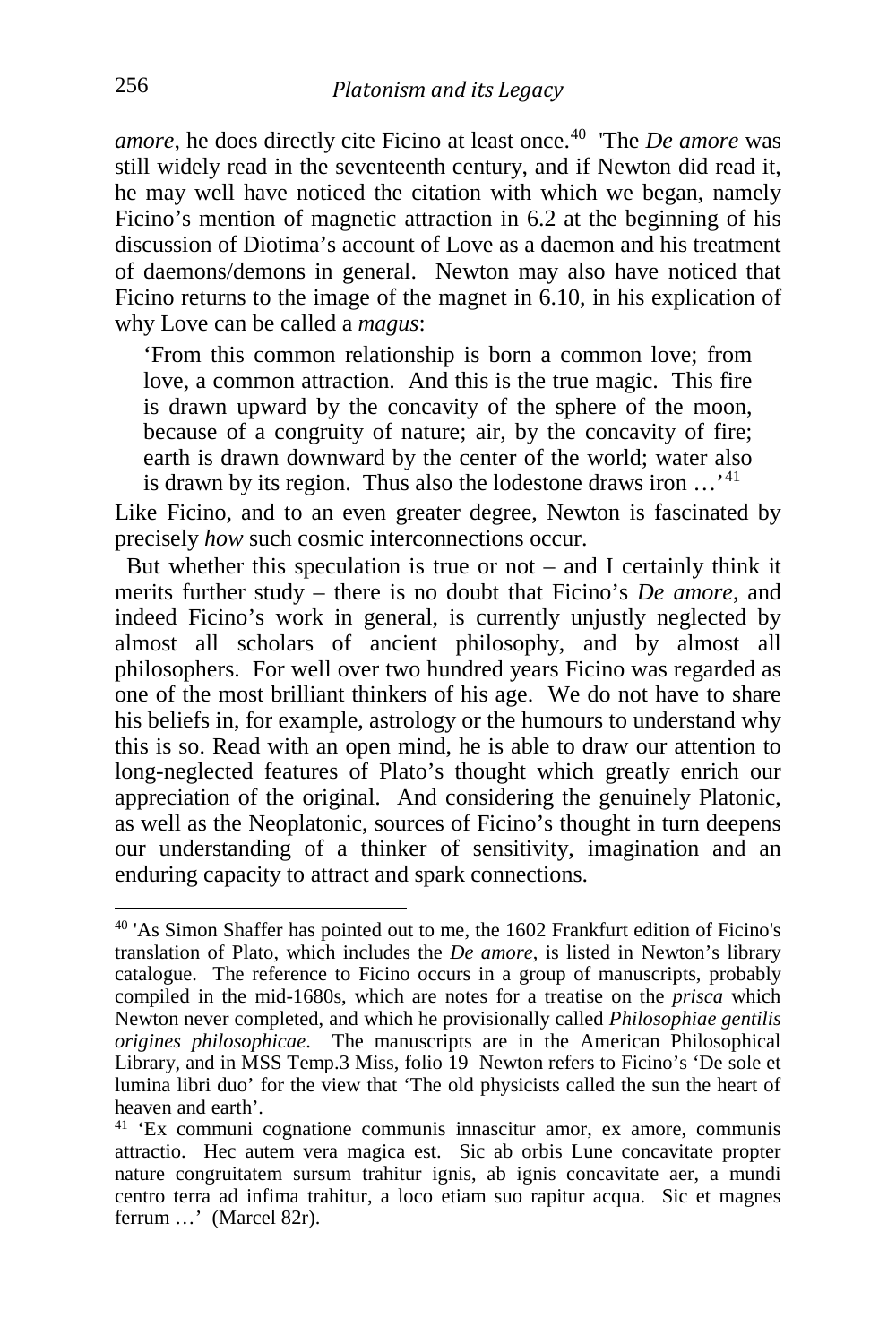### Bibliography

- Allen, M.J.B. (trans.) and Hankins, J. (ed.), 2001-6, *Platonic Theology*. 6 vols. I Tatti Renaissance Library. Cambridge, MA: Harvard University Press.
- Allen, M.J.B. and Rees, V. (eds.), 2002, *Marsilio Ficino: his Theology, his Philosophy, his Legacy*. Leiden.
- Allen, M.J.B., 1984, *The Platonism of Marsilio Ficino: A Study of his Phaedrus Commentary, its Sources and Genesis*. Berkeley: University of California Press.
- Celenza, C.S., 2007, 'The revival of Platonic philosophy' in J. Hankins (ed.) 2007: 72-96.
- Clark, G. (ed.), 2000, *Porphyry: On Abstinence from Killing Animals*. London: Duckworth.
- Clay, D., 2006, 'The Hangover of Plato's *Symposium* in the Italian Renaissance from Bruni (1435) to Castiglione (1528)' in Lesher, J., Nails, D, and Sheffield, F. 2006: 341-359.
- Collins, D., 2008, *Magic in the Ancient Greek World*. Oxford: Blackwell.
- Copenhaver, B.P., 2007, 'How to do magic, and why: philosophical prescriptions' in J. Hankins (ed.) 2007: 137-69. Cambridge: Cambridge University Press.
- -------- 1987, 'Iamblichus, Synesius and the Chaldaean Oracles in Marsilio Ficino's *De vita libri tres*: Hermetic Magic or Neoplatonic Magic' in *Supplementum Festivum: Studies in Honor of Paul Oskar Kristeller*, ed. J.Hankins, J.Monfasani and F.Purnell, Jr 441-55. Binghamton, NY.
- Copenhaver, B.P. and Schmitt, C.B., 1992, *Renaissance Philosophy*. Oxford: Oxford University Press.
- Dobbs, B., 1991, *The Janus Faces of Genius: : the Role of Alchemy in Newton's Though*t. Cambridge: Cambridge University Press.
- Dover, K.J. (ed.), 1980, *Plato: Symposium*. Cambridge: Cambridge University Press.
- Harte, V. and Woolf, R. (eds.), 2017, *Rereading Ancient Philosophy: Old Chestnuts and Sacred Cows*. Cambridge: Cambridge University Press.
- Hobbs, A., 2017 a), 'Filling the Space Between: What We Can Learn From Plato' in A. Carroll and R. Norman (eds.) 2017: 232-42. Routledge.
- -------- 2017 b), 'Socrates, Eros and Magic' in V. Harte and R. Woolf (eds.) 2017: 101-20. Cambridge: Cambridge University Press.